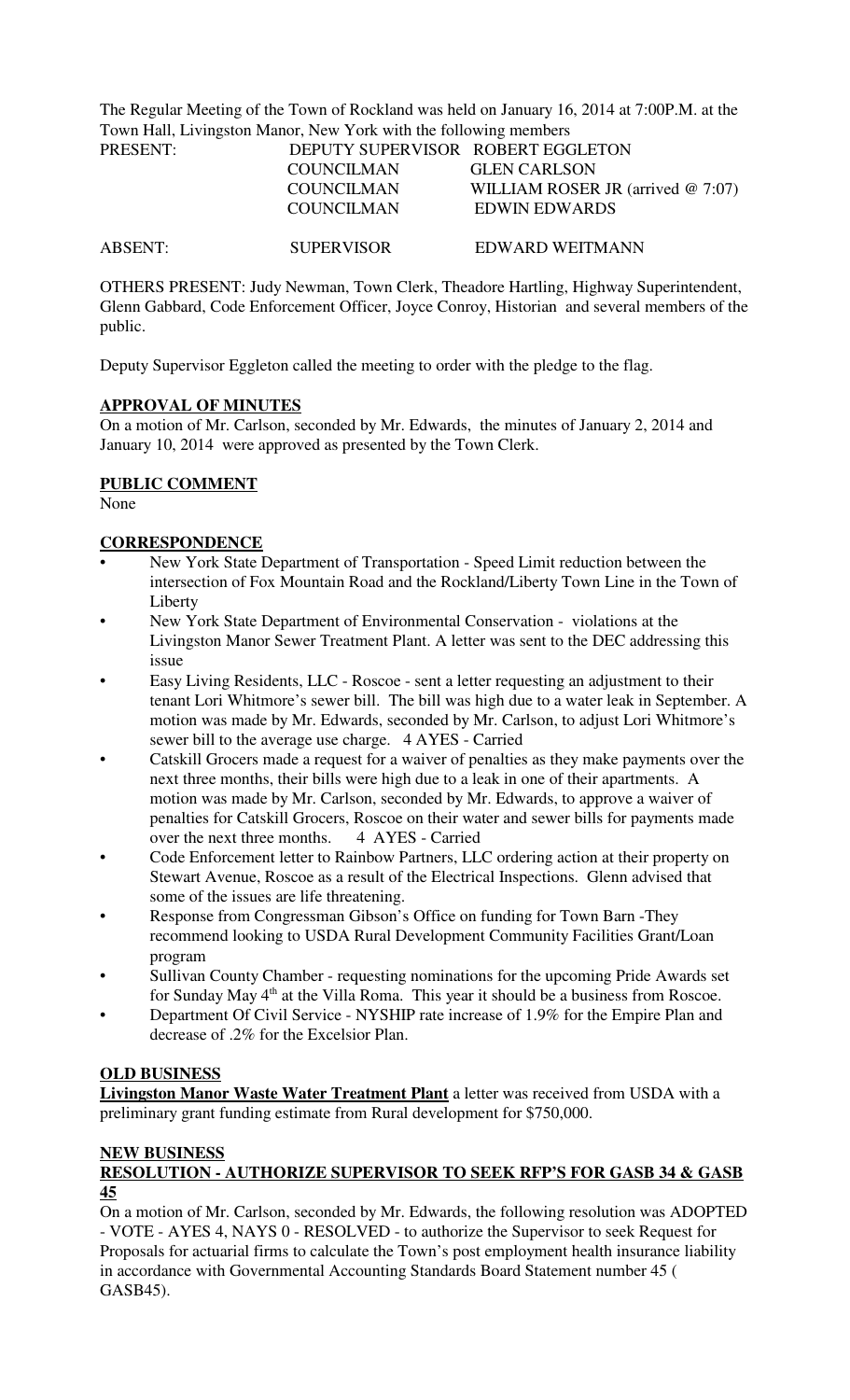# *REGULAR MEETING, TOWN OF ROCKLAND, JANUARY 16, 2014*

**Liquor License - Catskill Brewery LLC** is applying for a new application for an on premises Alcoholic Beverage License for their establishment at 672 Old Route 17, Livingston Manor. A motion was made by Mr. Carlson, seconded by Mr. Edwards, the Board has no objections to Catskill Brewery LLC's application for a liquor license. 4 AYES - Carried

**Supervisors Monthly report** was presented. Motion by Mr. Carlson, seconded by Mr. Edwards, to accept the Supervisor's monthly report. 4 AYES - Carried

**Town Clerk's** annual report was presented.

**Water/Sewer** daily log was presented.

**Liaison Boys and Girls Club** Councilman Carlson advised that he would like to be the Liaison from the Town Board for the Advisory Board of the Boys and Girls Club. There were no objections from the Board.

### **DEPARTMENT HEADS**

**Ted Hartling, Highway Superintendent** reported his department has been busy plowing and sanding.

**Glenn Gabbard, Code Enforcement Office** presented his monthly and year end report. His department collected a total of \$26,383 for 2013. He also advised that he is now Certified by the State.

The Code Enforcement and Building Inspector software has been fully implemented and training was completed.

# **APPROVAL OF BILLS**

On a motion of Mr. Carlson, seconded by Mr. Edwards, the following resolution was ADOPTED - VOTE - AYES 4, NAYS 0 - RESOLVED - to approve the bills on the abstract #2 in the following amounts:

| General Fund                 | 8 to 31 (void #24) | \$95,852.43 |
|------------------------------|--------------------|-------------|
| Highway                      | 8 to 27            | 140,770.32  |
| Liv. Manor Sewer             | 4 to 12            | 15,721.97   |
| <b>Roscoe Rockland Water</b> | 5 to 14            | 13,415.89   |
| Liv Manor Water              | 2 to 11            | 17,631.11   |
| Roscoe Sewer                 | 4 to 11            | 13,002.59   |
| Hazel Light                  | $1$ to $2$         | 63.10       |
| Livingston Manor Light       | $1$ to $2$         | 2,422.49    |
| Roscoe-Rockland Light        | $1$ to $2$         | 1,529.01    |
|                              |                    |             |

### **PUBLIC COMMENT**

Councilman Carlson said he would like to publicly thank the Librarians Joyce Conroy, Roscoe and Peggy Johansen, Livingston Manor for all they do for the communities.

**Van Marrow, Livingston Manor Chamber President** came before the Board to introduce himself and his plans for the community as the new president of the chamber.

### **ADJOURNMENT**

On a motion of Mr. Carlson, seconded by Mr. Edwards and carried, the meeting was adjourned at 8:00 P.M.

 $\overline{\phantom{a}}$  ,  $\overline{\phantom{a}}$  ,  $\overline{\phantom{a}}$  ,  $\overline{\phantom{a}}$  ,  $\overline{\phantom{a}}$  ,  $\overline{\phantom{a}}$  ,  $\overline{\phantom{a}}$  ,  $\overline{\phantom{a}}$  ,  $\overline{\phantom{a}}$  ,  $\overline{\phantom{a}}$  ,  $\overline{\phantom{a}}$  ,  $\overline{\phantom{a}}$  ,  $\overline{\phantom{a}}$  ,  $\overline{\phantom{a}}$  ,  $\overline{\phantom{a}}$  ,  $\overline{\phantom{a}}$ 

Respectfully submitted,

Judy Newman, RMC, Town Clerk